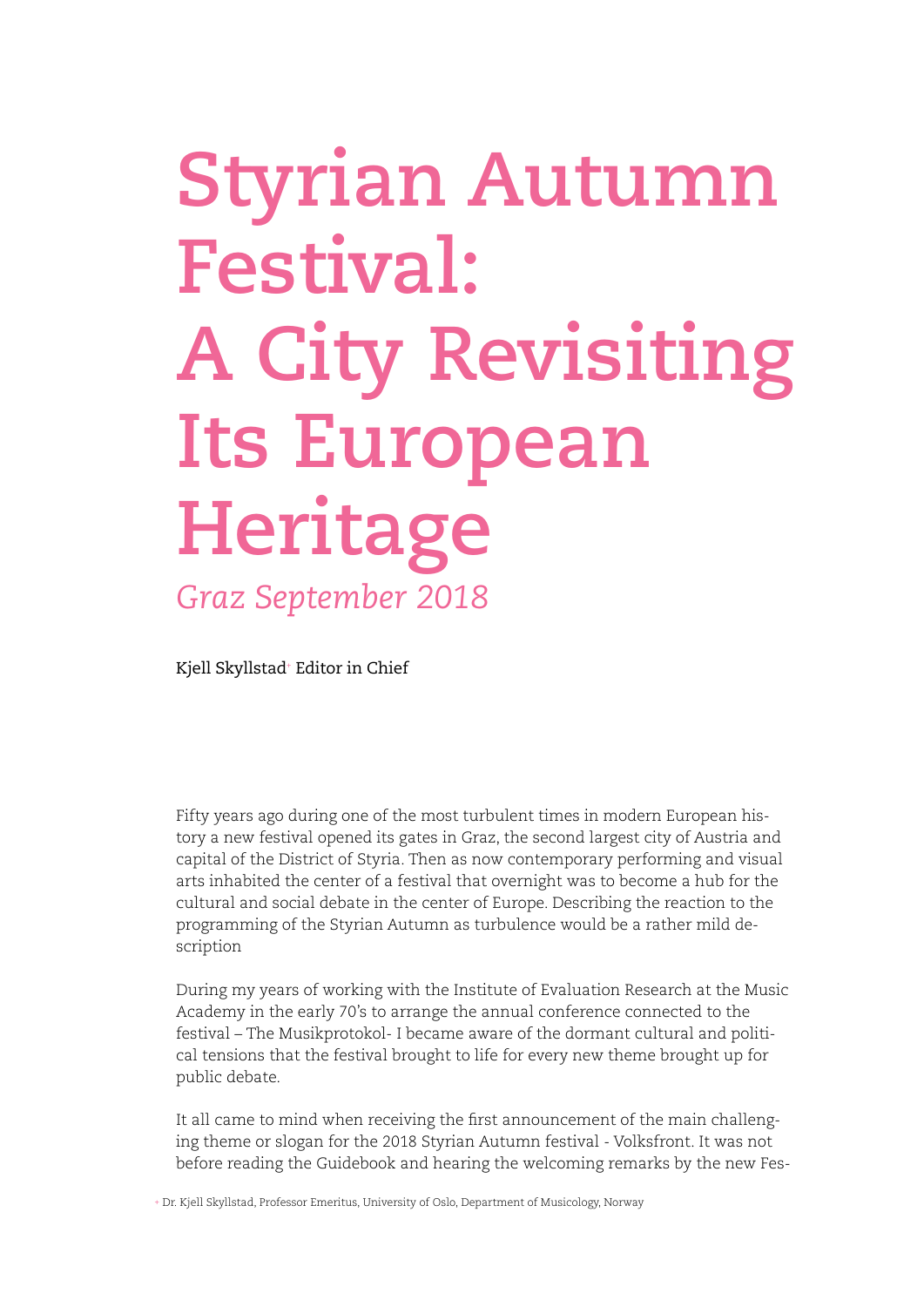tival Director Ekaterina Degot that I fully understood the background for selecting a seemingly provocative festival title.

We were right at the start reminded of the popular fronts of the 1930's, the broad antifascist political coalitions that soon became perversely appropriated along the line of European political history up until "Volksfront" became the name of a neo-nazi supremacist group in the United States of the 1990s.

Pointing to the overall need for a united front to stand up against an encroaching fascism on the European political horizon, the arrangers emphasize the historical function of the Styrian autumn in "addressing urban and regional narratives, presenting a new way to inhabit the city´s social spaces"

And so from the very opening at the city's Europe Square it became evident that the festival committee was committed to follow up on its intent to explore "issues…understood and experienced as a single expanded exhibition spread through town and over many venues." And the explorers would this year be given three long weeks for investigating and hopefully gaining new insight through the artistic media.

And so at the Europe Square that evening of September 21, after her welcoming address Director Degot gave the signal for the legendary performing arts group Bread and Butter Theater to lead the procession into the city "presenting a new way to inhabit the city´s social spaces".

"Art is not a luxury, but a necessity like bread" was the adopted slogan of the famous parading theatre group founded in New York in the 60's and known for its protest against the Vietnam War and what they perceived as the social injustice perpetrated by the US government. At the opening they had already been working with local groups discussing how to counteract nationalism and xenophobia influencing European urban life.

And so the urban stage was set for the most important festival in Europe today using artistic argumentation in the midst of urban Europe in a Town Hall style debate on the burning issues of the day, above all the stiflingly nationalism holding countries like Poland and neighboring Hungary in its grasp.

In a Play for Two Loudspeakers by the Russian poet Roman Osminskin performed on the opening night at the famous staircase leading up to the City Castle, the author through a team of performers gave a poignant picture of the media war by adversaries shouting senseless political statements and slogans at each other and a confused public caught in the middle.

A similar demonstration of the deterioration of productive discussion avenues and lack of intercultural communication skills even in the academic fora had been prepared for the simulated session in the Aula of the Karl-Franzens-Universität in Graz of The Iran Conference, a stage play by the Russian poet Ivan Vyrypaev